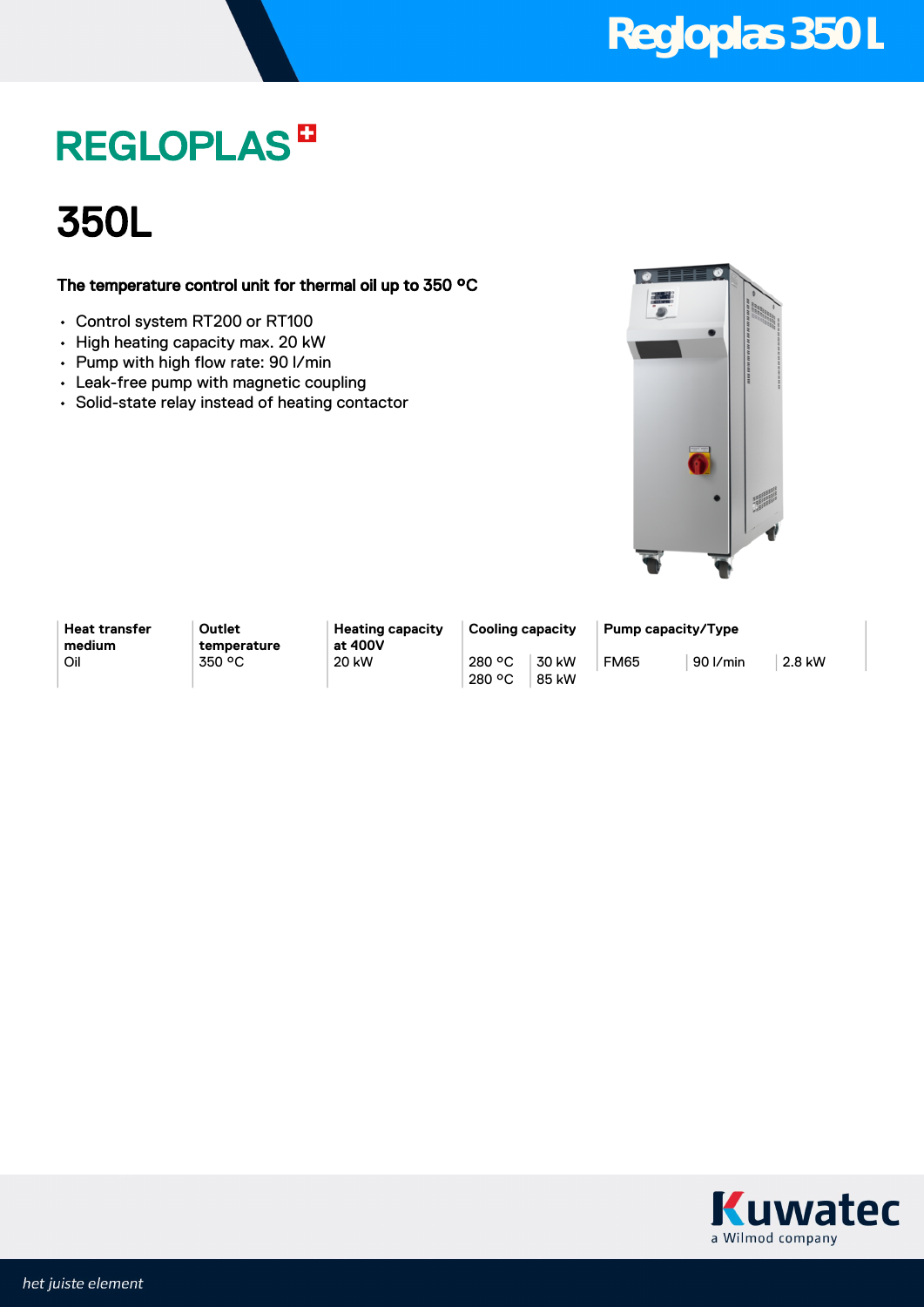# **Regloplas 350 L**

| <b>Technical data</b>        |                  |                     |     |
|------------------------------|------------------|---------------------|-----|
| Outlet temperature           |                  |                     |     |
| max.                         | °C               | 350                 |     |
| Heat transfer medium         |                  | Oil                 |     |
| Filling quantity             | $\mathbf{I}$     | 15.0                |     |
| Expansion volume             | $\mathbf{I}$     | 20.0                |     |
| Heating capacity at 400V     | kW               | 20                  |     |
| <b>Cooling capacity</b>      | kW               | 30                  | 85  |
| Cooler                       |                  | 1K                  | 2K  |
| at outlet temperature        | °C               | 280                 | 280 |
| at cooling water temperature | °C               | 20                  | 20  |
| Pump capacity/Type           |                  | <b>FM65</b>         |     |
| Flow rate max.               | I/min            | 90                  |     |
| Power consumption            | kW               | 2.8                 |     |
| Pressure max.                | bar              | 9.5                 |     |
| <b>Control system</b>        |                  | RT100               |     |
| Measuring mode (Standard)    |                  | Pt100               |     |
| <b>Operating voltage</b>     | V/Hz             | 200-600 V, 50/60 Hz |     |
| <b>Connections</b>           |                  |                     |     |
| Outlet/Inlet                 |                  | G3/4" IG            |     |
| Cooling water mains          |                  | G3/4"               |     |
| Degree of protection         |                  | <b>IP54</b>         |     |
| Dimensions W/H/D             | mm               | 546/1621/1465       |     |
| Weight                       | kg               | 323                 |     |
| Color                        | RAL              | 9006/7016           |     |
| Ambient temperature          |                  |                     |     |
| max.                         | $\circ \text{C}$ | 40                  |     |
| Noise level                  | db (A)           | $< 70$              |     |